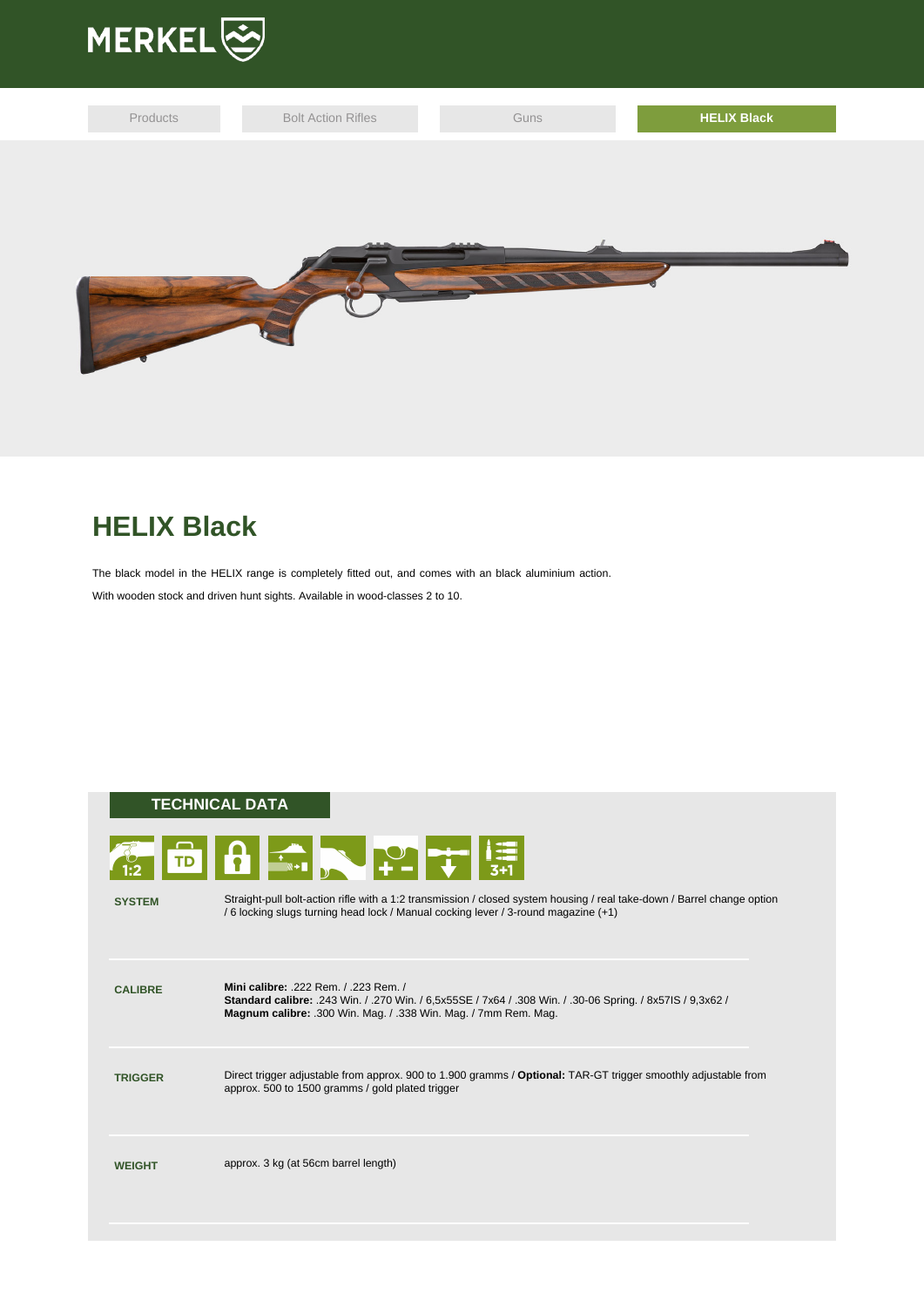**BARREL** Standard barrel (Ø 17 mm) / i-Sight system / **Optional:** Semi-weight barrel (Ø 19 mm) / Fluted barrel

|                              |                 |         | <b>BARREL DIAMETER 17 mm</b> |           |         |           |         |  |  |  |
|------------------------------|-----------------|---------|------------------------------|-----------|---------|-----------|---------|--|--|--|
| <b>BARREL LENGTH</b>         |                 | 510 mm  |                              | 560 mm    |         | 610 mm    |         |  |  |  |
| <b>DETACHABLE SIGHTS&gt;</b> |                 | with    |                              | with      |         | with      |         |  |  |  |
| MUZZLE THREAD M15x1 >        |                 | with    |                              | with      |         | with      |         |  |  |  |
|                              | <b>GEOMETRY</b> | round   | fluted                       | round     | fluted  | round     | fluted  |  |  |  |
| <b>MINI</b>                  | .222 Rem.       |         |                              | $\bullet$ | $\circ$ |           |         |  |  |  |
|                              | .223 Rem.       |         |                              | $\bullet$ | $\circ$ |           |         |  |  |  |
|                              | .243 Win.       |         |                              | $\bullet$ | $\circ$ |           |         |  |  |  |
| <b>STANDARD</b>              | .270 Win.       |         |                              | $\bullet$ | $\circ$ |           |         |  |  |  |
|                              | 7x64            |         |                              | $\bullet$ | $\circ$ |           |         |  |  |  |
|                              | .308 Win.       | $\circ$ | $\circ$                      | $\bullet$ | $\circ$ |           |         |  |  |  |
|                              | .30-06 Spring.  | $\circ$ | $\circ$                      | $\bullet$ | $\circ$ |           |         |  |  |  |
|                              | 8x571S          | $\circ$ | $\circ$                      | $\bullet$ | $\circ$ |           |         |  |  |  |
|                              | 9,3x62          | $\circ$ | $\circ$                      | $\bullet$ | $\circ$ |           |         |  |  |  |
| <b>MAGNUM</b>                | 7 mm Rem.Mag.   |         |                              |           |         | $\bullet$ | $\circ$ |  |  |  |
|                              | .300 Win.Mag.   |         |                              |           |         | ۰         | $\circ$ |  |  |  |

· standard <br> **O** optional

|                                                       |                          | <b>BARREL DIAMETER 19 mm</b> |         |         |         |         |         |         |  |
|-------------------------------------------------------|--------------------------|------------------------------|---------|---------|---------|---------|---------|---------|--|
|                                                       | <b>BARREL LENGTH&gt;</b> |                              | 510 mm  |         | 560 mm  |         | 610 mm  |         |  |
| <b>DETACHABLE SIGHTS&gt;</b><br>MUZZLE THREAD M15x1 > |                          | with                         | with    |         | with    |         | with    |         |  |
|                                                       |                          | with                         | with    |         | with    |         | with    |         |  |
|                                                       | <b>GEOMETRY</b>          | round                        | round   | fluted  | round   | fluted  | round   | fluted  |  |
| <b>MINI</b>                                           | .222 Rem.                |                              |         |         | $\circ$ | $\circ$ |         |         |  |
|                                                       | .223 Rem.                |                              |         |         | $\circ$ | $\circ$ |         |         |  |
| <b>STANDARD</b>                                       | .243 Win.                | $\triangle$ O                |         |         | $\circ$ | $\circ$ |         |         |  |
|                                                       | .270 Win.                | $\triangle$ O                |         |         | $\circ$ | $\circ$ |         |         |  |
|                                                       | 7x64                     | $\triangle$ O                |         |         | $\circ$ | $\circ$ |         |         |  |
|                                                       | .308 Win.                | $\triangle$ O                | $\circ$ | $\circ$ | $\circ$ | $\circ$ |         |         |  |
|                                                       | .30-06 Spring.           | $\triangle$ O                | $\circ$ | $\circ$ | $\circ$ | $\circ$ |         |         |  |
|                                                       | 8x571S                   | $\triangle$ O                | $\circ$ | $\circ$ | $\circ$ | $\circ$ |         |         |  |
|                                                       | 9,3x62                   | $\triangle$ O                | $\circ$ | $\circ$ | $\circ$ | $\circ$ |         |         |  |
|                                                       | 7 mm Rem.Mag.            |                              |         |         |         |         | $\circ$ | $\circ$ |  |
| <b>MAGNUM</b>                                         | .300 Win.Mag.            |                              |         |         |         |         | $\circ$ | $\circ$ |  |
|                                                       | .338 Win.Mag.            |                              |         |         |         |         | ٠       | $\circ$ |  |

● standard • O optional • ▲ standard for the Helix Tracker and Helix Suppressor